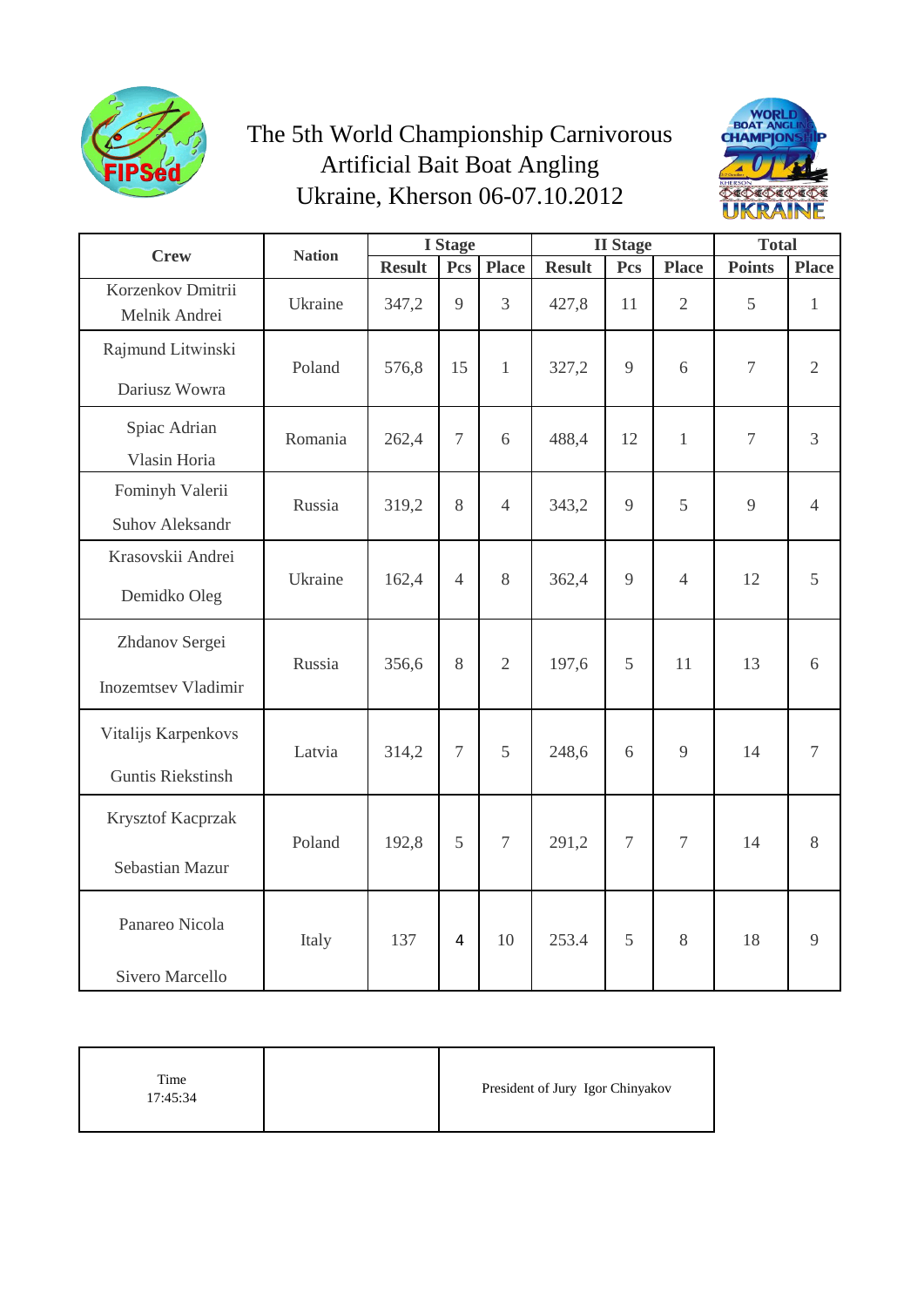

## The 5th World Championship Carnivorous Artificial Bait Boat Angling Ukraine, Kherson 06-07.10.2012



| Juris Fjodorovs<br><b>Aleksandrs Meirans</b>  | Latvia                        | 67,2  | $\overline{2}$ | 18 | 423,2 | 9              | 3  | 21 | 10 |
|-----------------------------------------------|-------------------------------|-------|----------------|----|-------|----------------|----|----|----|
| Dumitru Ion<br>Bradatan Ovidiu                | Romania                       | 127,2 | 3              | 11 | 234,4 | 6              | 10 | 21 | 11 |
| Saulius Bartusevicius<br>Rolandas Baratinskas | Lithuania                     | 146,4 | $\overline{4}$ | 9  | 160   | $\overline{4}$ | 15 | 24 | 12 |
| Smelnyak Victor<br>Astapov Vladimir           | Republic of<br><b>Belarus</b> | 121,6 | $\overline{3}$ | 12 | 172,8 | $\overline{4}$ | 12 | 24 | 13 |
| Zivinas Linkevicius<br>Valdemaras Laurutis    | Lithuania                     | 105,6 | 3              | 14 | 171,2 | 5              | 13 | 27 | 14 |
| Viktor Gegeny<br>Ferenc Zimany                | Hungary                       | 108   | $\overline{3}$ | 13 | 143,2 | 3              | 16 | 29 | 15 |
| Emile van Druten<br>Riaan Venter              | South<br>Africa               | 42,4  | $\mathbf{1}$   | 20 | 163,2 | $\overline{4}$ | 14 | 34 | 16 |
| Veratti Alesandro<br>Gardinazzi Sandro        | Italy                         | 76,8  | $\overline{2}$ | 16 | 44    | $\mathbf{1}$   | 20 | 36 | 17 |
| Mikhailovskii Aleksei<br>Astashov Nikolai     | Kazakhstan                    | 49,6  | $\mathbf{1}$   | 19 | 68,8  | $\overline{2}$ | 19 | 38 | 18 |